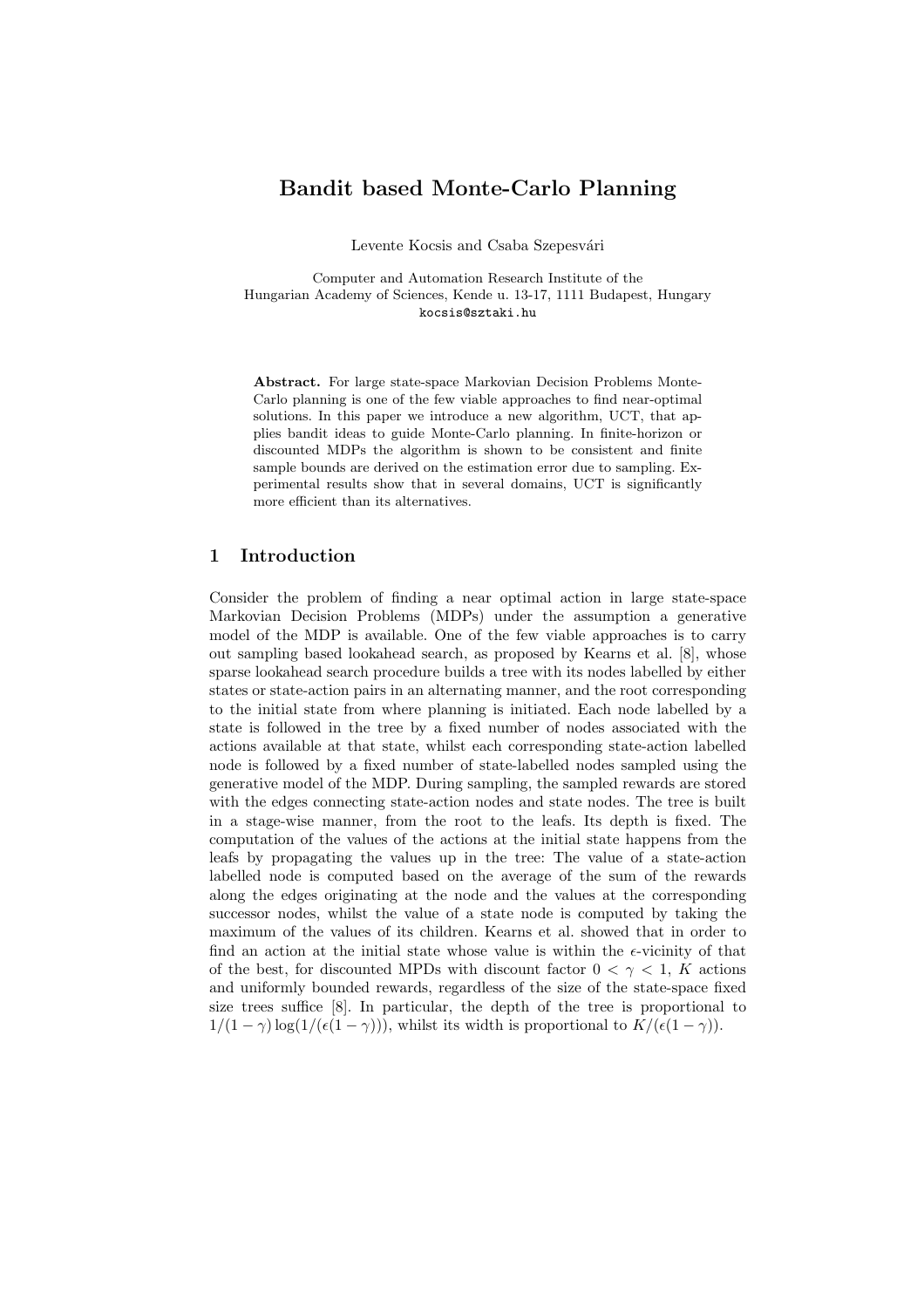Although this result looks promising, $<sup>1</sup>$  in practice, the amount of work needed</sup> to compute just a single almost-optimal action at a given state can be overwhelmingly large. In this paper we are interested in improving the performance of this vanilla Monte-Carlo planning algorithm. In particular, we are interested in Monte-Carlo planning algorithms with two important characteristics: (1) small error probability if the algorithm is stopped prematurely, and (2) convergence to the best action if enough time is given.

Besides MPDs, we are also interested in game-tree search. Over the years, Monte-Carlo simulation based search algorithms have been used successfully in many non-deterministic and imperfect information games, including backgammon [14], poker [4] and Scrabble [12]. Recently, Monte-Carlo search proved to be competitive in deterministic games with large branching factors, viz. in Go [5]. For real-time strategy games, due to their enormous branching factors and stochasticity, Monte-Carlo simulations seems to be one of the few feasible approaches for planning [7]. Intriguingly, Monte-Carlo search algorithms used by today's games programs use either uniform sampling of actions or some heuristic biasing of the action selection probabilities that come with no guarantees.

The main idea of the algorithm proposed in this paper is to sample actions selectively. In order to motivate our approach let us consider problems with a large number of actions and assume that the lookahead is carried out at a fixed depth D. If sampling can be restricted to say half of the actions at all stages then the overall work reduction is  $(1/2)^D$ . Hence, if one is able to identify a large subset of the suboptimal actions early in the sampling procedure then huge performance improvements can be expected.

By definition, an action is suboptimal for a given state, if its value is less than the best of the action-values for the same state. Since action-values depend on the values of successor states, the problem boils down to getting the estimation error of the state-values for such states decay fast. In order to achieve this, an efficient algorithm must balance between testing alternatives that look currently the best so as to obtain precise estimates, and the exploration of currently suboptimallooking alternatives, so as to ensure that no good alternatives are missed because of early estimation errors. Obviously, these criteria are contradictory and the problem of finding the right balance is known as the the exploration-exploitation dilemma. The most basic form of this dilemma shows up in multi-armed bandit problems [1].

The main idea in this paper it to apply a particular bandit algorithm, UCB1 (UCB stands for Upper Confidence Bounds), for rollout-based Monte-Carlo planning. The new algorithm, called UCT (UCB applied to trees) described in Section 2 is called UCT. Theoretical results show that the new algorithm is consistent, whilst experimental results (Section 3) for artificial game domains (P-games) and the sailing domain (a specific MDP) studied earlier in a similar context by others [11] indicate that UCT has a significant performance advantage over its closest competitors.

<sup>&</sup>lt;sup>1</sup> In fact, as also noted by [8] the bound might be unimprovable, though this still remains an open problem.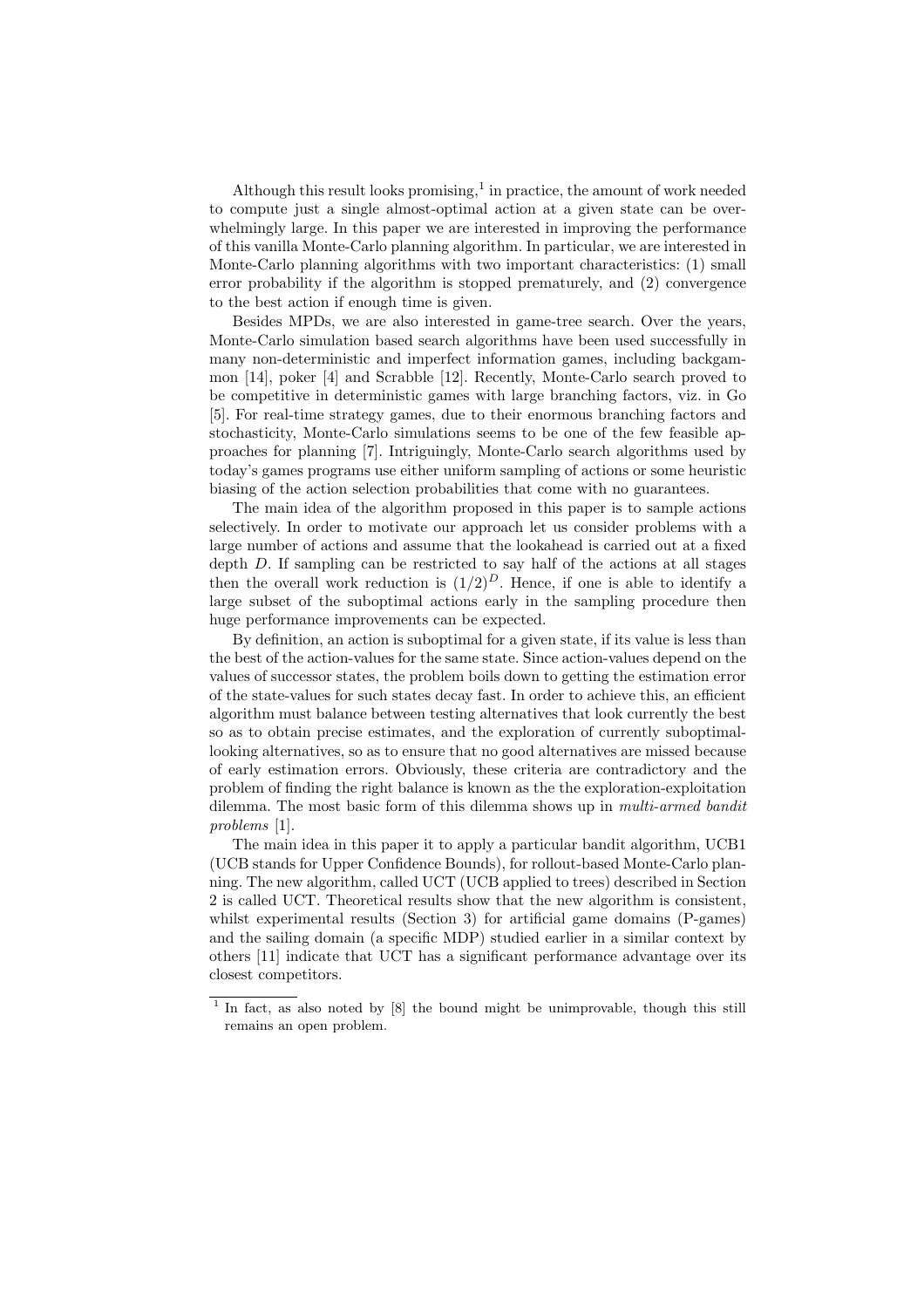## 2 The UCT algorithm

#### 2.1 Rollout-based planning

In this paper we consider Monte-Carlo planning algorithms that we call rolloutbased. As opposed to the algorithm described in the introduction (stage-wise tree building), a rollout-based algorithm builds its lookahead tree by repeatedly sampling episodes from the initial state. An episode is a sequence of state-actionreward triplets that are obtained using the domains generative model. The tree is built by adding the information gathered during an episode to it in an incremental manner.

The reason that we consider rollout-based algorithms is that they allow us to keep track of estimates of the actions' values at the sampled states encountered in earlier episodes. Hence, if some state is reencountered then the estimated action-values can be used to bias the choice of what action to follow, potentially speeding up the convergence of the value estimates. If the portion of states that are encountered multiple times in the procedure is small then the performance of rollout-based sampling degenerates to that of vanilla (non-selective) Monte-Carlo planning. On the other hand, for domains where the set of successor states concentrates to a few states only, rollout-based algorithms implementing selective sampling might have an advantage over other methods.

The generic scheme of rollout-based Monte-Carlo planning is given in Figure 1. The algorithm iteratively generates episodes (line 3), and returns the action with the highest average observed long-term reward (line 5).<sup>2</sup> In procedure UpdateValue the total reward  $q$  is used to adjust the estimated value for the given state-action pair at the given depth, completed by increasing the counter that stores the number of visits of the state-action pair at the given depth. Episodes are generated by the search function that selects and effectuates actions recursively until some terminal condition is satisfied. This can be the reach of a terminal state, or episodes can be cut at a certain depth (line 8). Alternatively, as suggested by Peret and Garcia [11] and motivated by iterative deepening, the search can be implemented in phases where in each phase the depth of search is inceased. An approximate way to implement iterative deepening, that we also follow in our experiments, is to stop the episodes with probability that is inversely proportional to the number of visits to the state.

The effectiveness of the whole algorithm will crucially depend on how the actions are selected in line 9. In vanilla Monte-Carlo planning (referred by MC in the following) the actions are sampled uniformly. The main contribution of the present paper is the introduction of a bandit-algorithm for the implementation of the selective sampling of actions.

#### 2.2 Stochastic bandit problems and UCB1

A bandit problem with  $K$  arms (actions) is defined by the sequence of random payoffs  $X_{it}$ ,  $i = 1, ..., K$ ,  $t > 1$ , where each i is the index of a gambling machine

 $\frac{2}{1}$  The function *bestMove* is trivial, and is omitted due to the lack of space.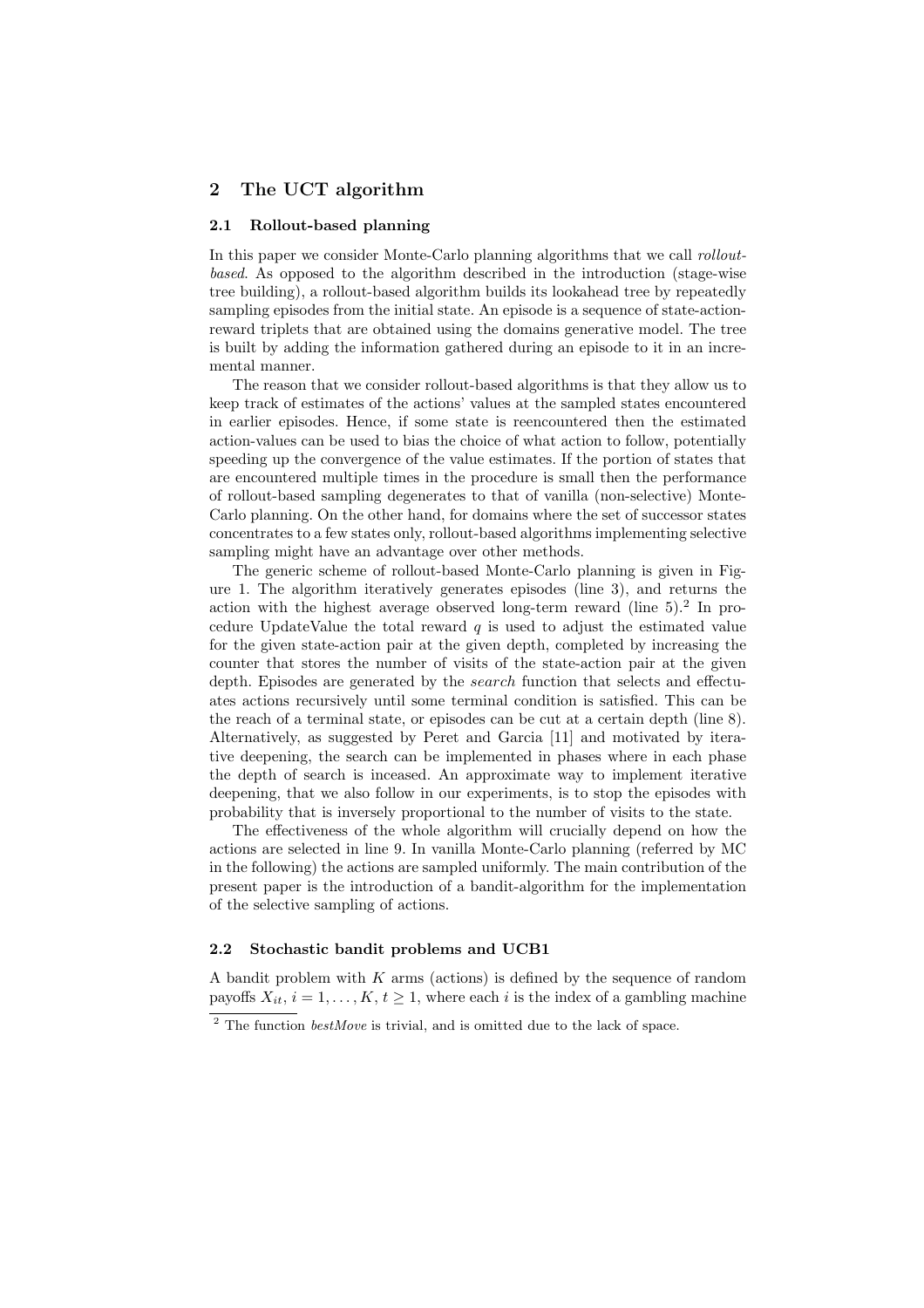| 1: function MonteCarloPlanning $(state)$                          |
|-------------------------------------------------------------------|
| $2:$ repeat                                                       |
| 3: $search(state, 0)$                                             |
| 4: <b>until</b> Timeout                                           |
| 5: return bestAction( $state, 0$ )                                |
|                                                                   |
| 6: function search $state, depth)$                                |
| 7: if $Terminal(state)$ then return 0                             |
| 8: if Leaf(state, d) then return Evaluate(state)                  |
| 9: $action := selectAction(state, depth)$                         |
| 10: $(nextstate, reward) := \text{simulateAction}(state, action)$ |
| 11: $q := reward + \gamma \, search(nextstate, depth + 1)$        |
| 12: UpdateValue(state, action, q, depth)                          |
| 13: return $q$                                                    |

Fig. 1. The pseudocode of a generic Monte-Carlo planning algorithm.

(the "arm" of a bandit). Successive plays of machine i yield the payoffs  $X_{i1}$ ,  $X_{i2}$ , .... For simplicity, we shall assume that  $X_{it}$  lies in the interval [0, 1]. An allocation policy is a mapping that selects the next arm to be played based on the sequence of past selections and payoffs obtained. The expected regret of an allocation policy A after n plays is defined by  $R_n = \max_i \mathbb{E} \left[ \sum_{t=1}^n X_{it} \right]$ or an a anocation poincy A after *n* plays is defined by  $n_n = \max_i \mathbb{E} \left[ \sum_{t=1}^L X_{it} \right] - \sum_{j=1}^K \sum_{t=1}^T Y_{j,n}$ , where  $I_t \in \{1, \ldots, K\}$  is the index of the arm selected at time t by policy A, and where  $T_i(t) = \sum_{s=1}^t \mathbb{I}(I_s = i)$  is the number of times arm i was played up to time  $t$  (including  $t$ ). Thus, the regret is the loss caused by the policy not always playing the best machine. For a large class of payoff distributions, there is no policy whose regret would grow slower than  $O(\ln n)$ [10]. For such payoff distributions, a policy is said to resolve the explorationexploitation tradeoff if its regret growth rate is within a constant factor of the best possible regret rate.

Algorithm UCB1, whose finite-time regret is studied in details by [1] is a simple, yet attractive algorithm that succeeds in resolving the explorationexploitation tradeoff. It keeps track the average rewards  $\overline{X}_{i,T_i(t-1)}$  for all the arms and chooses the arm with the best upper confidence bound:

$$
I_t = \underset{i \in \{1, ..., K\}}{\text{argmax}} \left\{ \overline{X}_{i, T_i(t-1)} + c_{t-1, T_i(t-1)} \right\},\tag{1}
$$

where  $c_{t,s}$  is a bias sequence chosen to be

$$
c_{t,s} = \sqrt{\frac{2\ln t}{s}}.\tag{2}
$$

The bias sequence is such that if  $X_{it}$  were independantly and identically distributed then the inequalities

$$
\mathbb{P}\left(\overline{X}_{is} \ge \mu_i + c_{t,s}\right) \le t^{-4},\tag{3}
$$

$$
\mathbb{P}\left(\overline{X}_{is} \leq \mu_i - c_{t,s}\right) \leq t^{-4} \tag{4}
$$

were satisfied. This follows from Hoeffding's inequality. In our case, UCB1 is used in the internal nodes to select the actions to be sampled next. Since for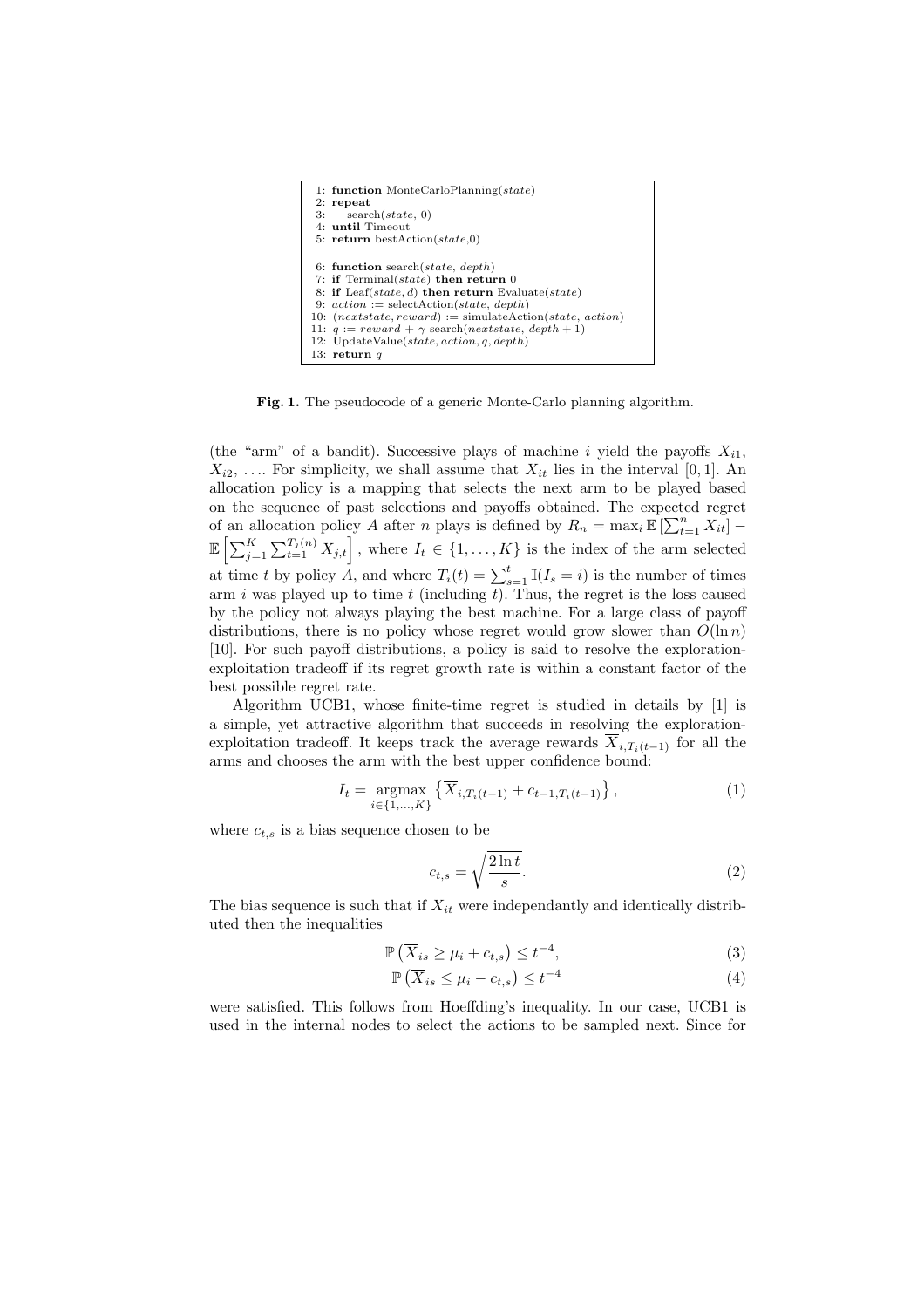any given node, the sampling probability of the actions at nodes below the node (in the tree) is changing, the payoff sequences experienced will drift in time. Hence, in UCT, the above expression for the bias terms  $c_{t,s}$  needs to replaced by a term that takes into account this drift of payoffs. One of  $\overline{\text{our}}$  main results will show despite this drift, bias terms of the form  $c_{t,s} = 2C_p \sqrt{\frac{\ln t}{s}}$  with appropriate constants  $C_p$  can still be constructed for the payoff sequences experienced at any of the internal nodes such that the above tail inequalities are still satisfied.

## 2.3 The proposed algorithm

In UCT the action selection problem as treated as a separate multi-armed bandit for every (explored) internal node. The arms correspond to actions and the payoffs to the cumulated (discounted) rewards of the paths originating at the node.s In particular, in state s, at depth d, the action that maximizes  $Q_t(s, a, d)$ +  $c_{N_{s,d}(t),N_{s,a,d}(t)}$  is selected, where  $Q_t(s,a,d)$  is the estimated value of action a in state s at depth d and time t,  $N_{s,d}(t)$  is the number of times state s has been visited up to time t at depth d and  $N_{s,a,d}(t)$  is the number of times action a was selected when state s has been visited, up to time t at depth  $d^3$ .

#### 2.4 Theoretical analysis

The analysis is broken down to first analysing UCB1 for non-stationary bandit problems where the payoff sequences might drift, and then showing that the payoff sequences experienced at the internal nodes of the tree satisfy the driftconditions (see below) and finally proving the consistency of the whole procedure.

The so-called drift-conditions that we make on the non-stationary payoff sequences are as follows: For simplicity, we assume that  $0 \leq X_{it} \leq 1$ . We assume that the expected values of the averages  $\overline{X}_{in} = \frac{1}{n}$ Expected values of the averages  $\overline{X}_{in} = \frac{1}{n} \sum_{t=1}^{n} X_{it}$  converge. We let that the expected values of the averages  $\Lambda_{in} = \frac{1}{n} \sum_{t=1}^n \Lambda_{it}$  converge. We fet  $\mu_{in} = \mathbb{E} [\overline{X}_{in}]$  and  $\mu_i = \lim_{n \to \infty} \mu_{in}$ . Further, we define  $\delta_{in}$  by  $\mu_{in} = \mu_i + \delta_{in}$  and assume that the tail inequalities (3), (4) are satisfied for  $c_{t,s} = 2C_p \sqrt{\frac{\ln t}{s}}$  with an appropriate constant  $C_p > 0$ . Throughout the analysis of non-stationary bandit problems we shall always assume without explicitly stating it that these driftconditions are satisfied for the payoff sequences.

For the sake of simplicity we assume that there exist a single optimal action.<sup>4</sup> Quantities related to this optimal arm shall be upper indexed by a star, e.g.,  $\mu^*, T^*(t), \overline{X}_t^*$  $\hat{t}$ , etc. Due to the lack of space the proofs of most of the results are omitted.

We let  $\Delta_i = \mu^* - \mu_i$ . We assume that  $C_p$  is such that there exist an integer  $N_0$ such that for  $s \geq N_0$ ,  $c_{ss} \geq 2|\delta_{is}|$  for any suboptimal arm *i*. Clearly, when UCT is applied in a tree then at the leafs  $\delta_{is} = 0$  and this condition is automatically satisfied with  $N_0 = 1$ . For upper levels, we will argue by induction by showing an upper bound  $\delta_{ts}$  for the lower levels that  $C_p$  can be selected to make  $N_0 < +\infty$ .

Our first result is a generalization of Theorem 1 due to Auer et al. [1]. The proof closely follows this earlier proof.

<sup>&</sup>lt;sup>3</sup> The algorithm has to be implemented such that division by zero is avoided.

<sup>&</sup>lt;sup>4</sup> The generalization of the results to the case of multiple optimal arms follow easily.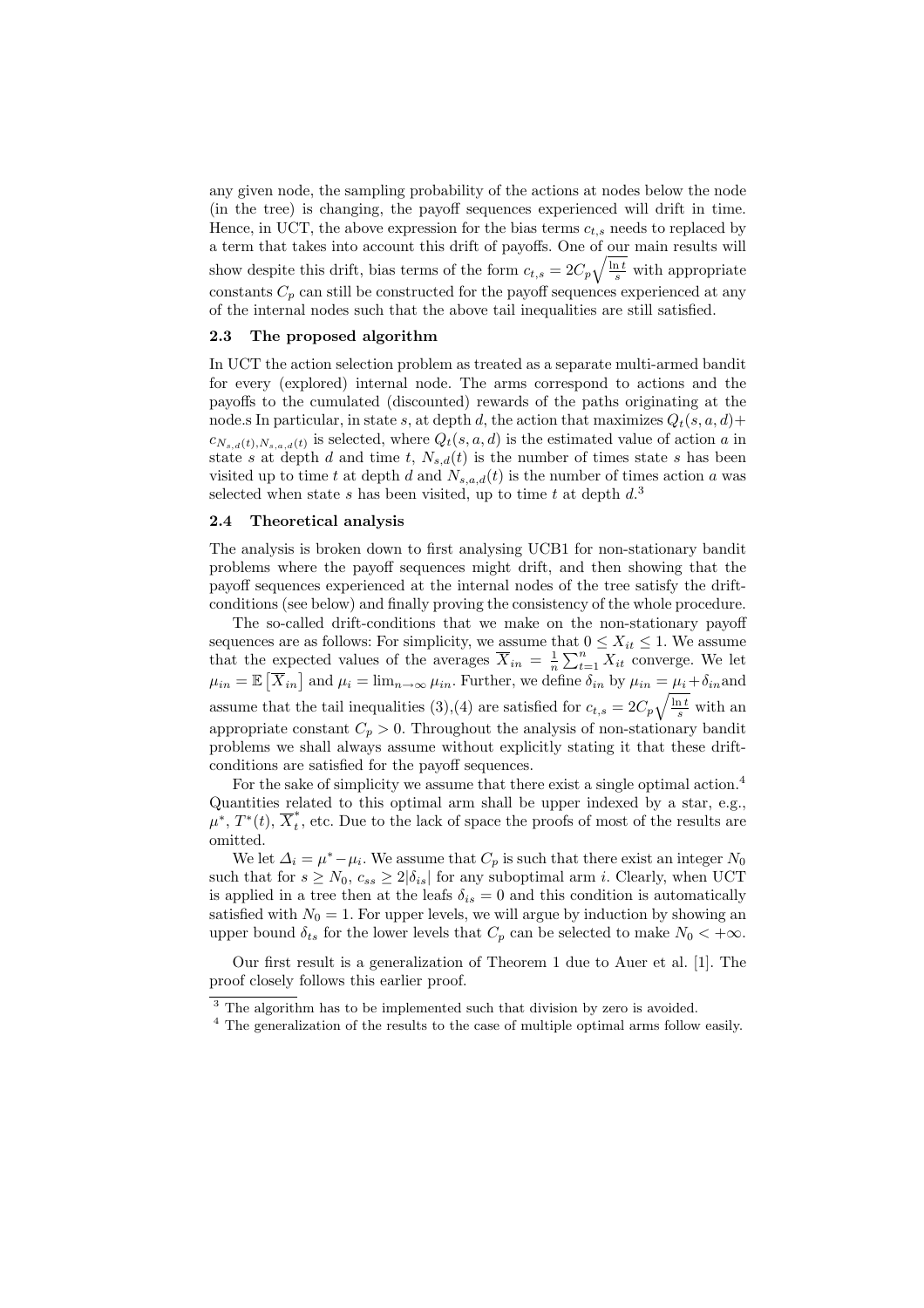**Theorem 1** Consider UCB1 applied to a non-stationary problem. Let  $T_i(n)$ denote the number of plays of arm i. Then if i the index of a suboptimal arm,  $n > K$ , then  $\mathbb{E}[T_i(n)] \leq \frac{16C_p^2 \ln n}{(\Delta_i/2)^2} + 2N_0 + \frac{\pi^2}{3}$  $\frac{r^2}{3}$ .

At those internal nodes of the lookahead tree that are labelled by some state, the state values are estimated by averaging all the (cumulative) payoffs for the episodes starting from that node. These values are then used in calculating the value of the action leading to the given state. Hence, the rate of convergence of the bias of the estimated state-values will influence the rate of convergence of values further up in the tree. The next result, building on Theorem 1, gives a bound on this bias.

**Theorem 2** Let  $\overline{X}_n = \sum_{i=1}^K X_i$  $_{i=1}^K$   $\frac{T_i(n)}{n} \overline{X}_{i,T_i(n)}$ . Then

$$
\left| \mathbb{E}\left[\overline{X}_n\right] - \mu^* \right| \leq |\delta_n^*| + O\left(\frac{K(C_p^2 \ln n + N_0)}{n}\right),\tag{5}
$$

UCB1 never stops exploring. This allows us to derive that the average rewards at internal nodes concentrate quickly around their means. The following theorem shows that the number of times an arm is pulled can actually be lower bounded by the logarithm of the total number of trials:

**Theorem 3 (Lower Bound)** There exists some positive constant  $\rho$  such that for all arms i and n,  $T_i(n) \geq \lceil \rho \log(n) \rceil$ .

Among the the drift-conditions that we made on the payoff process was that the average payoffs concentrate around their mean quickly. The following result shows that this property is kept intact and in particular, this result completes the proof that if payoff processes futher down in the tree satisfy the drift conditions then payoff processes higher in the tree will satisfy the drift conditions, too:

**Theorem 4** Fix  $\delta > 0$  and let  $\Delta_n = 9\sqrt{2n \ln(2/\delta)}$ . The following bounds hold true provided that n is sufficiently large:  $\mathbb{P}\left(n\overline{X}_n \geq n\mathbb{E}\left[\overline{X}_n\right] + \Delta_n\right) \leq \delta$ ,  $\mathbb{P}\left(n\overline{X}_n\leq n\mathbb{E}\left[\overline{X}_n\right]-\Delta_n\right)\leq \delta.$ 

Finally, as we will be interested in the failure probability of the algorithm at the root, we prove the following result:

Theorem 5 (Convergence of Failure Probability)  $\textit{Let } \hat{I}_t = \mathop{\rm argmax}_{i} \overline{X}_{i,T_i(t)}$ . Then  $P(\hat{I}_t \neq i^*) \leq C$  $\left(\frac{1}{t}\right)$  $\frac{\rho}{2} \frac{\min_{i \neq i^*} \Delta_i}{36}$ 2 with some constant C. In particular, it holds that  $\lim_{t\to\infty} P(\hat{I}_t \neq i^*) = 0.$ 

Now follows our main result:

Theorem 6 Consider a finite-horizon MDP with rewards scaled to lie in the  $[0, 1]$  interval. Let the horizon of the MDP be D, and the number of actions per state be K. Consider algorithm UCT such that the bias terms of UCB1 are multiplied by D. Then the bias of the estimated expected payoff,  $\overline{X}_n$ , is  $O(\log(n)/n)$ . Further, the failure probability at the root converges to zero at a polynomial rate as the number of episodes grows to infinity.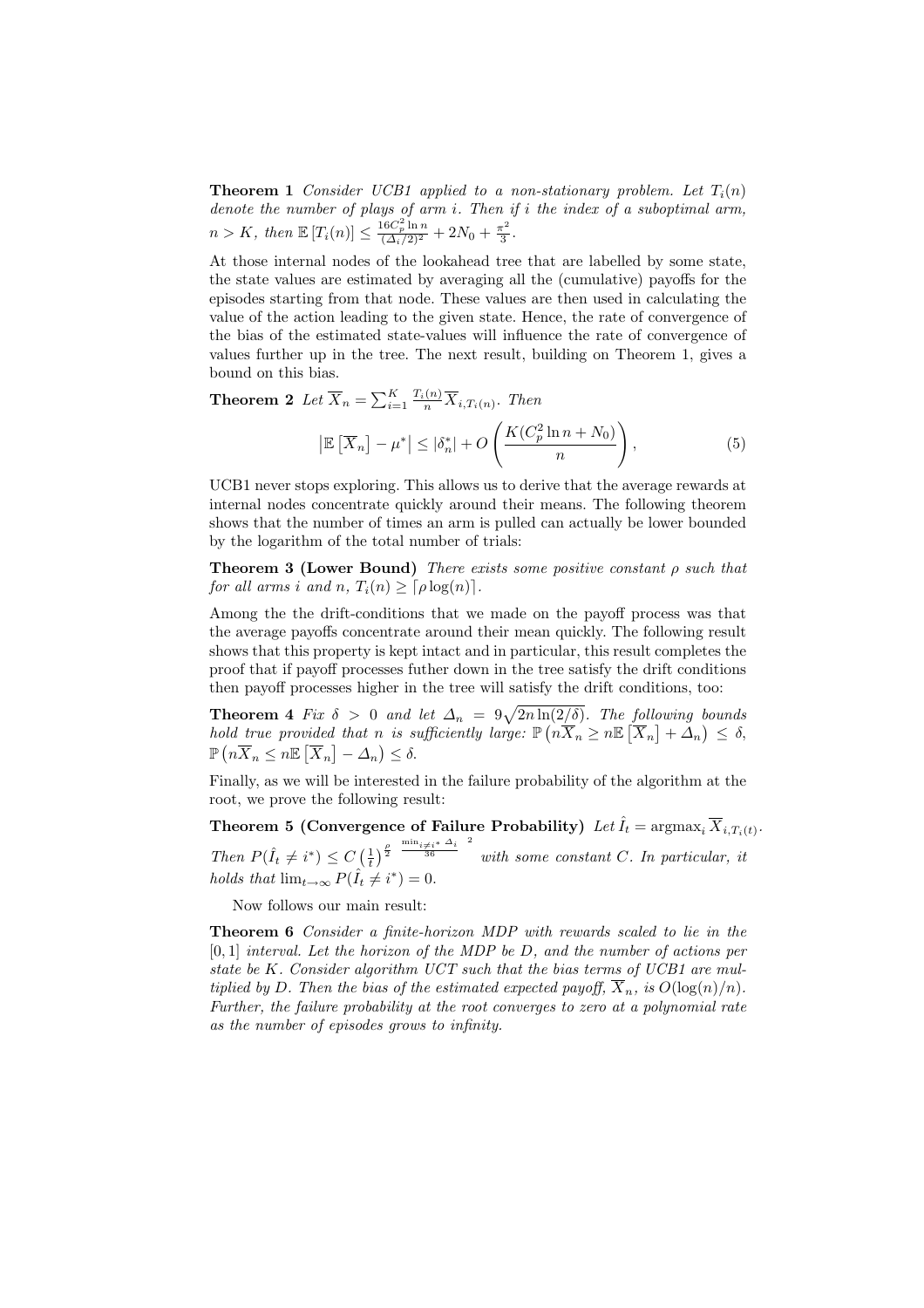*Proof.* (Sketch) The proof is done by induction on D. For  $D = 1$  UCT just corresponds to UCB1. Since the tail conditions are satisfied with  $C_p = 1/\sqrt{2}$  by Hoeffding's inequality, the result follows from Theorems 2 and 5.

Now, assume that the result holds for all trees of up to depth  $D-1$  and consider a tree of depth  $D$ . First, divide all rewards by  $D$ , hence all the cumulative rewards are kept in the interval [0, 1]. Consider the root node. The result follows by Theorems 2 and 5 provided that we show that UCT generates a nonstationary payoff sequence at the root satisfying the drift-conditions. Since by our induction hypothesis this holds for all nodes at distance one from the root, the proof is finished by observing that Theorem 2 and 4 do indeed ensure that the drift conditions are satisfied. The particular rate of convergence of the bias is obtained by some straightforward algebra.

By a simple argument, this result can be extended to discounted MDPs. Instead of giving the formal result, we note that if some desired accuracy,  $\epsilon_0$ is fixed, similarly to [8] we may cut the search at the effective  $\epsilon_0$ -horizon to derive the convergence of the action values at the initial state to the  $\epsilon_0$ -vicinity of their true values. Then, similarly to [8], given some  $\epsilon > 0$ , by choosing  $\epsilon_0$ small enough, we may actually let the procedure select an  $\epsilon$ -optimal action by sampling a sufficiently large number of episodes (the actual bound is similar to that obtained in [8]).

## 3 Experiments

#### 3.1 Experiments with random game trees

A P-game tree [13] is a minimax tree that is meant to model games where at the end of the game the winner is decided by a global evaluation of the board position where some counting method is employed (examples of such games include Go, Amazons and Clobber). Accordingly, rewards are only associated with transitions to terminal states. These rewards are computed by first assigning values to moves (the moves are deterministic) and summing up the values along the path to the terminal state.<sup>5</sup> If the sum is positive, the result is a win for MAX, if it is negative the result is a win for MIN, whilst it is draw if the sum is 0. In the experiments, for the moves of MAX the move value was chosen uniformly from the interval  $[0, 127]$  and for MIN from the interval  $[-127, 0]$ .<sup>6</sup> We have performed experiments for measuring the convergence rate of the algorithm.<sup>7</sup>

First, we compared the performance of four search algorithms: alpha-beta (AB), plain Monte-Carlo planning (MC), Monte-Carlo planning with minimax value update (MMMC), and the UCT algorithm. The failure rates of the four algorithms are plotted as function of iterations in Figure 2. Figure 2, left corresponds to trees with branching factor (B) two and depth (D) twenty, and

 $^{\rm 5}$  Note that the move values are not available to the player during the game.

 $^6$  This is different from [13], where 1 and  $-1$  was used only.

<sup>7</sup> Note that for P-games UCT is modified to a negamax-style: In MIN nodes the negative of estimated action-values is used in the action selection procedures.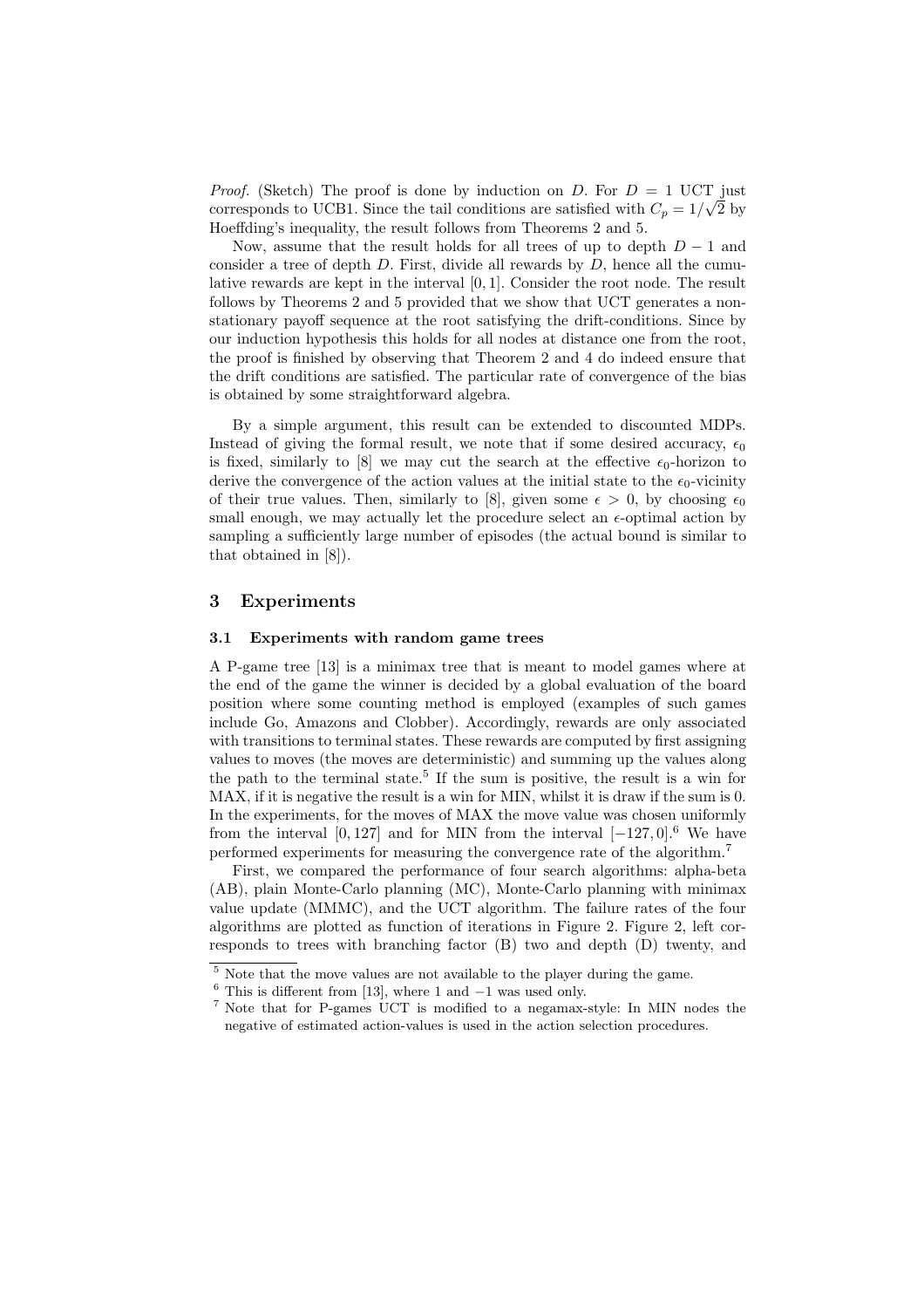

Fig. 2. Failure rate in P-games. The 95% confidence intervals are also shown for UCT.

Figure 2, right to trees with branching factor eight and depth eight. The failure rate represents the frequency of choosing the incorrect move if stopped after a number of iterations. For alpha-beta it is assumed that it would pick a move randomly, if the search has not been completed within a number of leaf nodes.<sup>8</sup> Each data point is averaged over 200 trees, and 200 runs for each tree. We observe that for both tree shapes UCT is converging to the correct move (i.e. zero failure rate) within a similar number of leaf nodes as alpha-beta does. Moreover, if we accept some small failure rate, UCT may even be faster. As expected, MC is converging to failure rate levels that are significant, and it is outperformed by UCT even for smaller searches. We remark that failure rate for MMCS is higher than for MC, although MMMC would eventually converge to the correct move if run for enough iterations.

Second, we measured the convergence rate of UCT as a function of search depth and branching factor. The required number of iterations to obtain failure rate smaller than some fixed value is plotted in Figure 3. We observe that for P-game trees UCT is converging to the correct move in order of  $B^{D/2}$  number of iterations (the curve is roughly parallel to  $B^{D/2}$  on log-log scale), similarly to alpha-beta. For higher failure rates, UCT seems to converge faster than  $o(B^{D/2})$ .

Note that, as remarked in the discussion at the end of Section 2.4, due to the faster convergence of values for deterministic problems, it is natural to decay the bias sequence with distance from the root (depth). Accordingly, in the experiments presented in this section the bias  $c_{t,s}$  used in UCB was modified to  $c_{t,s} = (\ln t/s)^{(D+d)/(2D+d)}$ , where D is the estimated game length starting from the node, and  $d$  is the depth of the node in the tree.

#### 3.2 Experiments with MDPs

The sailing domain [11, 15] is a finite state- and action-space stochastic shortest path problem (SSP), where a sailboat has to find the shortest path between two

<sup>&</sup>lt;sup>8</sup> We also tested choosing the best looking action based on the incomplete searches. It turns out, not unexpectedly, that this choice does not influence the results.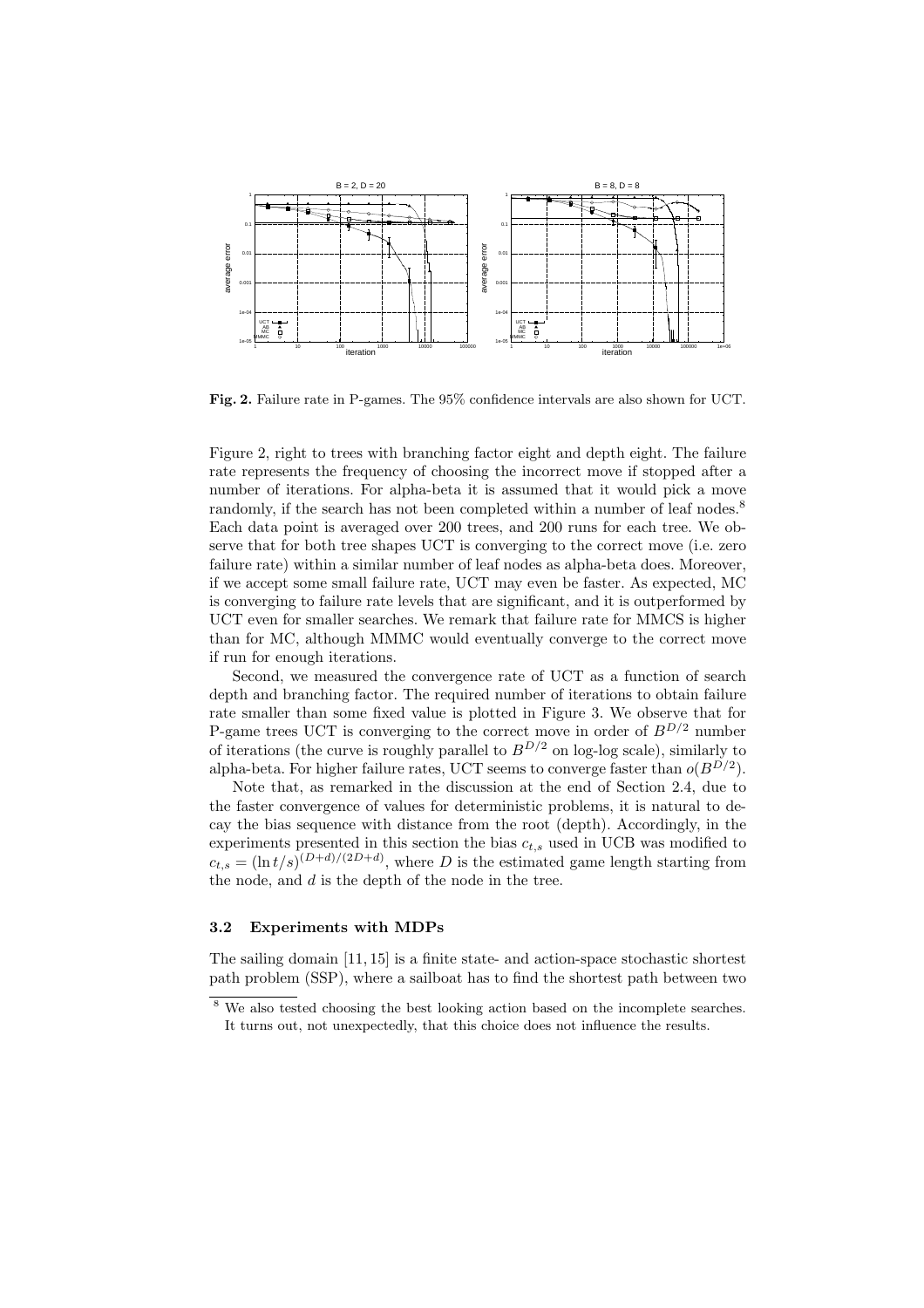

Fig. 3. P-game experiment: Number of episodes as a function of failure probability.

points of a grid under fluctuating wind conditions. This domain is particularly interesting as at present SSPs lie outside of the scope of our theoretical results.

The details of the problem are as follows: the sailboat's position is represented as a pair of coordinates on a grid of finite size. The controller has 7 actions available in each state, giving the direction to a neighbouring grid position. Each action has a cost in the range of 1 and 8.6, depending on the direction of the action and the wind: The action whose direction is just the opposite of the direction of the wind is forbidden. Following [11], in order to avoid issues related to the choice of the evaluation function, we construct an evaluation function by randomly perturbing the optimal evaluation function that is computed off-line by value-iteration. The form of the perturbation is  $\hat{V}(x) = (1 + \epsilon(x))V^*(x)$ , where x is a state,  $\epsilon(x)$  is a uniform random variable drawn in [−0.1; 0.1] and  $V^*(x)$  is the optimal value function. The assignment of specific evaluation values to states is fixed for a particular run. The performance of a stochastic policy is evaluated by the error term  $Q^*(s, a) - V^*(s)$ , where a is the action suggested by the policy in state s and  $Q^*$  gives the optimal value of action a in state s. The error is averaged over a set of 1000 randomly chosen states.

Three planning algorithms are tested: UCT, ARTDP [3], and PG-ID [11]. For UCT, the algorithm described in Section 2.1 is used. The episodes are stopped with probability  $1/N_s(t)$ , and the bias is multiplied (heuristically) by 10 (this multiplier should be an upper bound on the total reward).<sup>9</sup> For ARTDP the evaluation function is used for initializing the state-values. Since these values are expected to be closer to the true optimal values, this can be expected to speed up convergence. This was indeed observed in our experiments (not shown here). Moreover, we found that Boltzmann-exploration gives the best performance with ARTDP and thus it is used in this experiment (the 'temperature' parameter is kept at a fixed value, tuned on small-size problems). For PG-ID the same parameter setting is used as [11].

 $9$  We have experimented with alternative stopping schemes. No major differences were found in the performance of the algorithm for the different schemes. Hence these results are not presented here.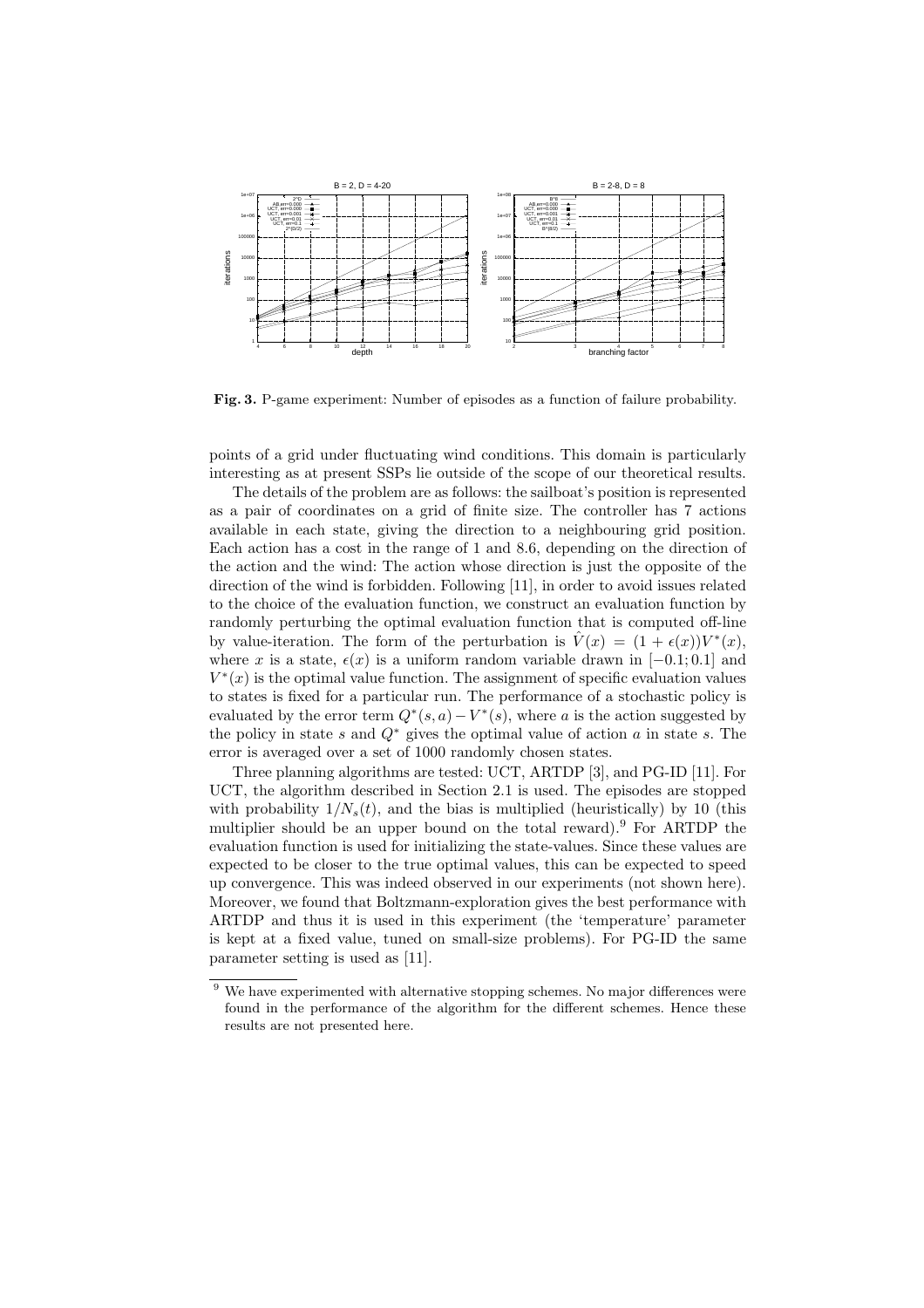

Fig. 4. Number of samples needed to achieve an error of size 0.1 in the sailing domain. 'Problem size' means the size of the grid underlying the state-space. The size of the state-space is thus  $24\times$ 'problem size', since the wind may blow from 8 directions, and 3 additional values (per state) give the 'tack'.

Since, the investigated algorithms are building rather non-uniform search trees, we compare them by the total number of samples used (this is equal to the number of calls to the simulator). The required number of samples to obtain error smaller than 0.1 for grid sizes varying from  $2 \times 2$  to  $40 \times 40$  is plotted in Figure 4. We observe that UCT requires significantly less samples to achieve the same error than ARTDP and PG-ID. At least on this domain, we conclude that UCT scales better with the problem size than the other algorithms.

#### 3.3 Related research

Besides the research already mentioned on Monte-Carlo search in games and the work of [8], we believe that the closest to our work is the work of [11] who also proposed to use rollout-based Monte-Carlo planning in undiscounted MDPs with selective action sampling. They compared three strategies: uniform sampling (uncontrolled search), Boltzmann-exploration based search (the values of actions are transformed into a probability distribution, i.e., samples better looking actions are sampled more often) and a heuristic, interval-estimation based approach. They observed that in the 'sailing' domain lookahead pathologies are present when the search is uncontrolled. Experimentally, both the interval-estimation and the Boltzmann-exploration based strategies were shown to avoid the lookahead pathology and to improve upon the basic procedure by a large margin. We note that Boltzmann-exploration is another widely used bandit strategy, known under the name of "exponentially weighted average forecaster" in the on-line prediction literature (e.g. [2]). Boltzmann-exploration as a bandit strategy is inferior to UCB in stochastic environments (its regret grows with the square root of the number of samples), but is preferable in adversary environments where UCB does not have regret guarantees. We have also experimented with a Boltzmannexploration based strategy and found that in the case of our domains it performs significantly weaker than the upper-confidence value based algorithm described here.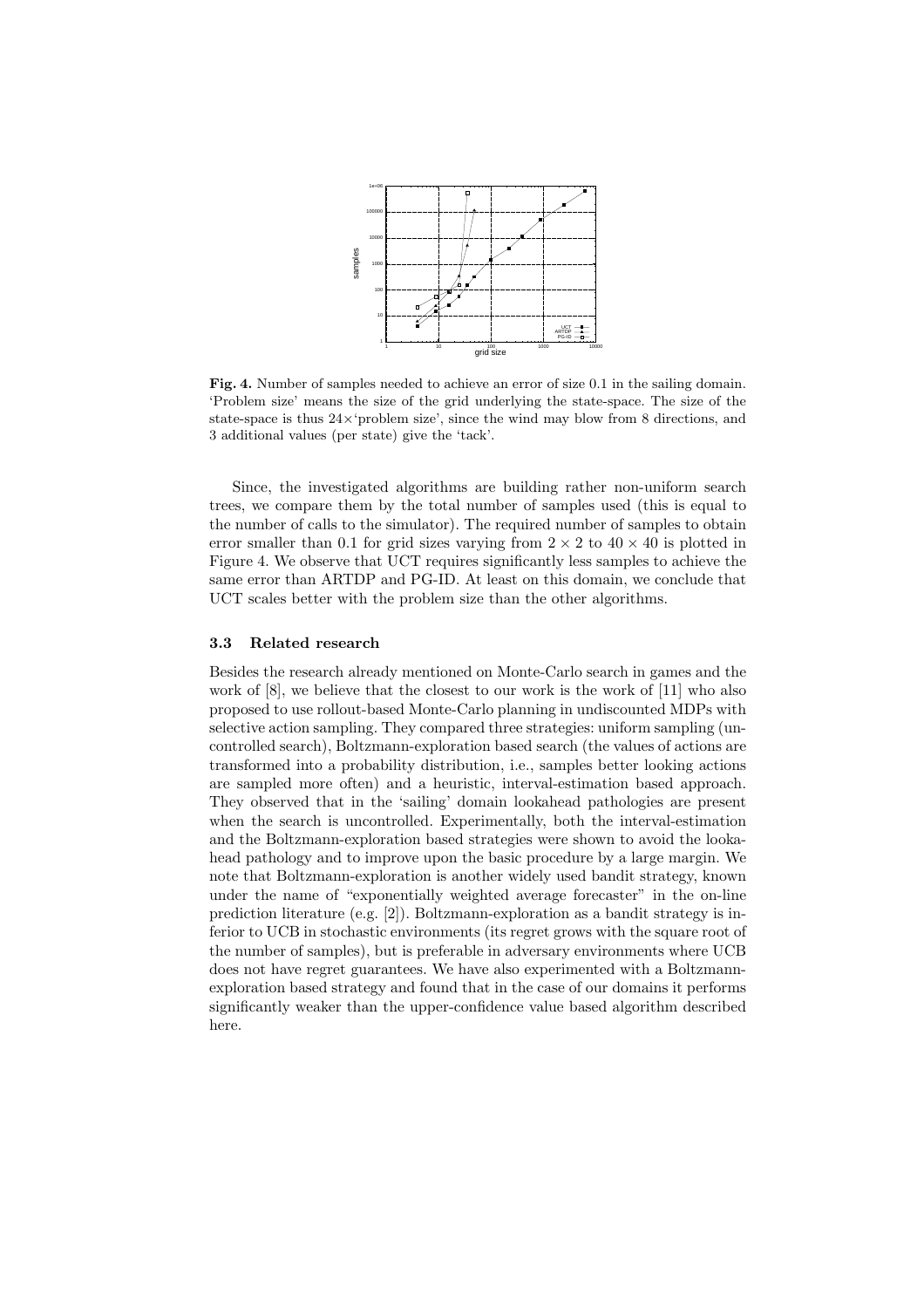Recently, Chang et al. also considered the problem of selective sampling in finite horizon undiscounted MDPs [6]. However, since they considered domains where there is little hope that the same states will be encountered multiple times, their algorithm samples the tree in a depth-first, recursive manner: At each node they sample (recursively) a sufficient number of samples to compute a good approximation of the value of the node. The subroutine returns with an approximate evaluation of the value of the node, but the returned values are not stored (so when a node is revisited, no information is present about which actions can be expected to perform better). Similar to our proposal, they suggest to propagate the average values upwards in the tree and sampling is controlled by upper-confidence bounds. They prove results similar to ours, though, due to the independence of samples the analysis of their algorithm is significantly easier. They also experimented with propagating the maximum of the values of the children and a number of combinations. These combinations outperformed propagating the maximum value. When states are not likely to be encountered multiple times, our algorithm degrades to this algorithm. On the other hand, when a significant portion of states (close to the initial state) can be expected to be encountered multiple times then we can expect our algorithm to perform significantly better.

## 4 Conclusions

In this article we introduced a new Monte-Carlo planning algorithm, UCT, that applies the bandit algorithm UCB1 for guiding selective sampling of actions in rollout-based planning. Theoretical results were presented showing that the new algorithm is consistent in the sense that the probability of selecting the optimal action can be made to converge to 1 as the number of samples grows to infinity.

The performance of UCT was tested experimentally in two synthetic domains, viz. random (P-game) trees and in a stochastic shortest path problem (sailing). In the P-game experiments we have found that the empirically that the convergence rates of UCT is of order  $B^{D/2}$ , same as for alpha-beta search for the trees investigated. In the sailing domain we observed that UCT requires significantly less samples to achieve the same error level than ARTDP or PG-ID, which in turn allowed UCT to solve much larger problems than what was possible with the other two algorithms.

Future theoretical work should include analysing UCT in stochastic shortest path problems and taking into account the effect of randomized terminating condition in the analysis. We also plan to use UCT as the core search procedure of some real-world game programs.

## 5 Acknowledgements

We would like to acknowledge support for this project from the Hungarian National Science Foundation (OTKA), Grant No. T047193 (Cs. Szepesvári) and from the Hungarian Academy of Sciences (Cs. Szepesvári, Bolyai Fellowship).